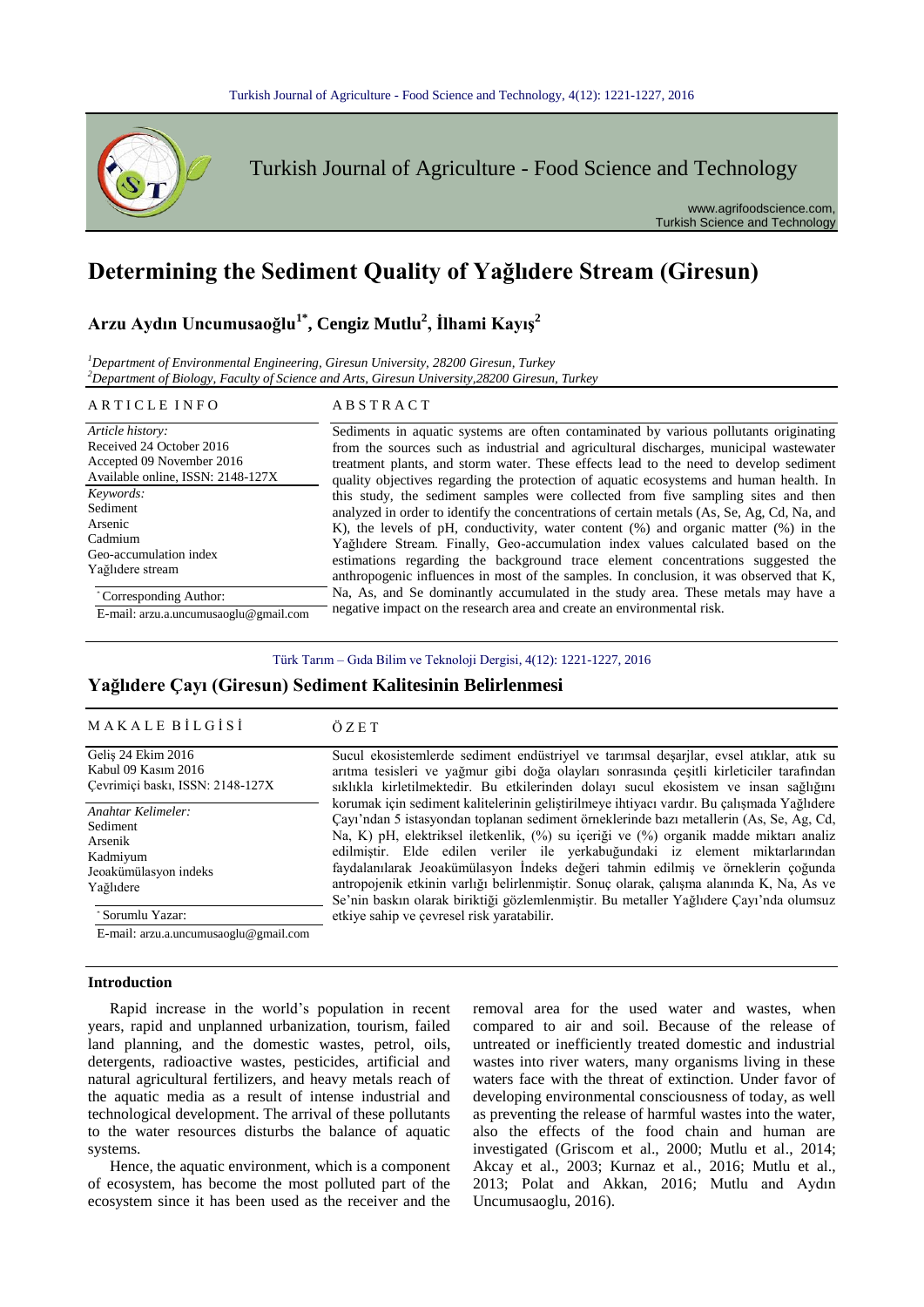The pollutants reach of the aquatic media through point and non-point discharges. Point discharges are the waste water discharges, and waste waters released from industrial sources, while the non-point discharges originate from the regions, where the dangerous wastes are disposed, and also the pollutants that are released accidentally.

Characterization of the point source types is generally easy. But, however, it is very difficult to accurately characterize the non-point discharges because they are the pesticides released from agricultural lands, and the leakages from the contaminated soils and aquatic sediments, atmospheric accumulation, and residential areas. Moreover, in many cases, the discharges originating from the non-point sources are the complex mixtures, and it is very difficult to estimate the timing and amount of the toxic matters and discharges. One of the most complicated issues with the non-point discharges is that variability of toxic characters because of the compounds (Çetinkaya, 2015).

The thickness and structure of sediment layer are closely related to the physical, chemical, geological, and biological phenomena emerging in aquatic systems, and these events are the main reason for the differences among the deep structures. By the origins, the sediments are divided into 3 groups; a) Lithogenic (terrestrial) Sediment consists of river, wind, anthropogenic factors, icecaps, and volcanic inputs, b) Hydrogenic Sediments, and c) Cosmogenic Sediments (Ergül, 2004).

As a result of the transportation of heavy metals, which are among the pollutant materials, into the aquatic media through rivers, erosion, rain, and floodwaters, the concentration in water and sediment layer also increases. Among the sediment pollutants, the pesticides, detergents, heavy metals, and poly-aromatic hydrocarbons (PAH) have the largest share (Atamanalp and Yanık, 2001; Ribeiro et al., 2005).

The accumulation of the metals in sediments at the surficial waters may vary depending on the particular structure, geochemical features, organic matter characteristics, grain size, and cation transfer capacity. Since the metals, which have significant importance for the biological cycle in aquatic ecosystems, have toxic effects above the certain concentrations, they are among the most important parameters paying attention in sediment quality studies.

The majority of metal pollution accumulates within the waters, and this accumulation may be in the form of dissolution, as well as it may be in the form of precipitation in sediment without dissolving. Metal pollution may be caused by industrial and agricultural wastes, but also any sort of metal released into the atmosphere may also cause this pollution. Metallic materials in atmosphere return to the earth as a result of the cycle, and then reach at the sediment through the streams. In metal pollution, no chemical or biological degradation occurs; a metal compound transforms into another metal compound, but the metallic ion doesn't disappear (Rainbow, 1995).

In this study, it was aimed to determine the concentrations of certain metals (As, Se, Ag, Cd, Na, and K) in Yağlıdere Stream and also the levels of pH, electrical conductivity, water content (%), and organic matter (%), and to reveal the level and sources of sediment pollution by calculating the Geo-Accumulation Index Value.

#### **Materials and Methods**

#### *Collecting the Sediment Samples*

The Yağlıdere stream is originated from Erimez Mountains and the length of its main branch is 70 km. After it is formed, Yağlıdere passes through the towns and sites and poured into the southeastern Black Sea in Espiye Town. Replicate sample for each location along the stream were collected monthly in November 2013 and October 2014 from 5 stations (Figure 1). Sediment samples were collected with Ekman type (15x15x15 cm) sediment buppies from 3 different points in each station. Sediment samples collected during the study were brought to the laboratory in ice-protected cups and stored at -21°C under laboratory conditions until analysis.



Figure 1 Map of study area with sampling point locations (adapted from Google earth).

#### *Analysis of Sediment Sample*

pH and Electrical Conductivity Analyses of sediment: the sediment samples weighed in wet form were treated with 1:2.5 pure water. Following the precipitation of wellstirred samples, the pH and electrical conductivity of supernatant liquid were measured (Landajo et al., 2004).

Amount of Organic Matter (%) in Sediment; sediment samples were dried at 60°C, pulverized into 2g powder, and then put into porcelain crucibles and kept in crematorium for 2 hours at 550°C. At the end of this duration, the samples were returned to the room temperature in a desiccator and, following the weighing, then the values were calculated (Egemen, 2000).

Water Content of Sediment (%); specimens were put into sample containers, dried at 105°C, and then cooled in desiccator. Using the differences between weights, the percentage of water was calculated (Anonymous, 1995).

Element Analysis of Sediment; for As, Se, Ag, and Cd analyses, the sediment specimens taken from 0-10cm layers of the deep sections of stations were sieved using 0.5 μm sieve. The sieved samples were left for drying at 102-105°C until reaching a constant weight. 1g samples were taken from the dried specimen and, after being added to 3mL HCl and 1mL  $HNO<sub>3</sub>$ , they kept at room temperature for 24 hours. Then, the samples were taken to the heat table, and treated at 120°C unless they clarified. The prepared samples were diluted to 50 mL by adding deionized water, and prepared for scanning by filtering through blue band filter papers (Anonymous, 1984; Dural and Göksu, 2006). For Na and K analyses, the standard method steps in flame photometer were employed.

#### *Statistical Analysis*

The differences between the stations and seasons were analyzed using Variance analysis, One Way ANOVA test,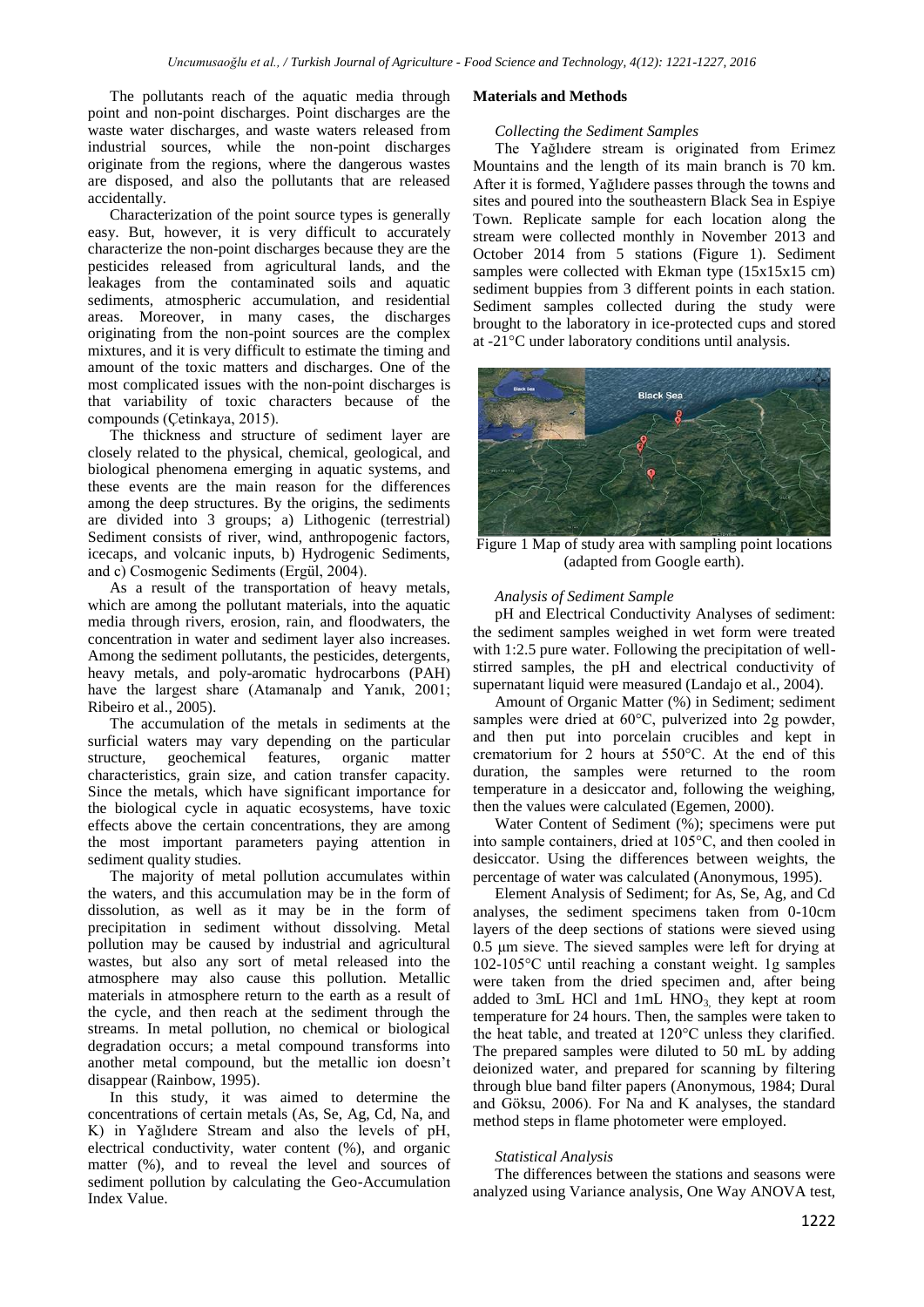and Tukey multiple comparison test. In order to determine the relationship between the sediment parameters, Pearson's correlation was used. All of the statistical calculations were performed using SPSS 17.0

### *Geo-accumulation Index Analysis (Igeo)*

Proposed by Müller (1969, 1979), the Geo-Accumulation Index is now used for determining the level of pollution by comparing the actual metal content to the values obtained before the industrialization. The index was calculated using the formula below;

$$
Igeo = \log_2(Cn/Bn)
$$

Where *Cn* is the concentration of metals examined in sediment samples and *Bn* is the geochemical back ground concentration of the metal (*n*). The pollution classes are presented in Table 1 in harmony with the Geo-Accumulation Index (Vertacnik et al., 1995; Marvin et al., 2004).

#### **Results and Discussion**

As well as the metal accumulations in sediments through the natural processes cause pollution, the anthropogenic factors became non-ignorable. Besides determining the metals, it is also very important for determining the sediment quality to reveal the organic matter (%), pH, and water retaining capacity (Leong and Tanner, 1999; Aydın and Sunlu, 2004; Sunlu et al., 2005). In this study, no statistically significant difference was found between the mean values of stations  $(P>0.05)$ .

The pH level in Yağlıdere Stream sediment ranged between 6.20 and 8.50. The lowest value was observed in  $2<sup>nd</sup>$  station in the spring season, while the highest value was observed in  $1<sup>st</sup>$  station in autumn season. Mean pH values were found to be 7.50  $(\pm 0.132)$  in summer, 7.78  $(\pm 0.088)$  in autumn, 7.86  $(\pm 0.072)$  in winter, and 7.25  $(\pm 0.117)$  in spring seasons. Statistically significant

differences were observed between the seasonal mean pH levels (P<0.05) (Table 2). It is through that the geomorphological structure of the stream's bed may be the reason for high pH values. These findings are also consistent with the literature data (Akcay et al., 2003; Bakan and Şenel, 2000; Cappuyns and Swennen, 2005).

The mean electrical conductivity (EC) found to be 309 (±47.983) mS/cm in summer was determined to be 245 (±41.796) mS/cm in autumn, 198 (±30.898) mS/cm in winter, and 234 ( $\pm$ 43.247) mS/cm in spring seasons. EC of the sediment of Yağlıdere Stream ranged between 60 and 710 mS/cm. The minimum value was observed in  $1<sup>st</sup>$ station in winter season, while the highest level was observed in 4<sup>th</sup> station in summer season. It was also determined that the differences between the seasonal mean EC values were not statistically significant  $(P>0.05)$ .

Sediment's water content (%) varied between 12.422 and 41.293; the highest value was observed in  $2<sup>nd</sup>$  station in the autumn season, while the lowest value was determined in 1<sup>st</sup> station in autumn season. Seasonal mean values were found to be  $20.046$  ( $\pm$ 1.451) for summer, 22.750 ( $\pm$ 1.882) for autumn, 23.014 ( $\pm$ 1.563) for winter, and 22.732 (±1.963) ppm for spring seasons. Besides these values, there was no statistically significant difference between the seasonal mean values (P>0.05).

The level of combustible organic matter (%) in sediment varied between 0.250 and 7.600, while the lowest and highest values were observed in the spring season in  $1<sup>st</sup>$  and  $5<sup>th</sup>$  stations, respectively. Mean seasonal values were found to be 1.951 ( $\pm$ 0.124) for summer, 1.912 ( $\pm$ 0.013) for autumn, 2.587 ( $\pm$ 0.313) for the winter, and  $3.160$  ( $\pm 0.529$ ) for spring seasons. When compared to the literature data, the level of combustible organic matter is seen to be low (Bakan and Şenel, 2000). From the aspect of seasonal mean values of combustible organic matter concentration in sediment, the differences were found to be statistically significant (P<0.05) (Table 3).

Table 1 Geoaccumulation Index Classification

| <b>Class</b> | Value            | Categorization                             |
|--------------|------------------|--------------------------------------------|
| Class 0      | Igeo<0           | Uncontaminated                             |
| Class 1      | $0 <$ Igeo $<$ 1 | Uncontaminated to moderately contaminated  |
| Class 2      | $1 <$ Igeo $<$ 2 | contaminated                               |
| Class 3      | $2 <$ Igeo $<$ 3 | Moderately - strongly contaminated         |
| Class 4      | $3 <$ Igeo $<$ 4 | Strongly contaminated                      |
| Class 5      | $4 <$ Igeo $<$ 5 | Strongly - extremely strongly contaminated |
| Class 6      | Igeo>5           | Extremely contaminated                     |

Table 2 Seasonal Mean, Standard deviation (SD) and range (Minimum- maximum) of pH values in sediment

| <b>Stations</b> |                  |                  |                  | 4              |                  | Mean                           |
|-----------------|------------------|------------------|------------------|----------------|------------------|--------------------------------|
| Summer          | $7.33 \pm 0.393$ | $7.50\pm0.404$   | $7.57 \pm 0.285$ | $7.47\pm0.296$ | $7.63 \pm 0.318$ | $7.50 \pm 0.132$ <sup>ab</sup> |
|                 | $6.80 - 8.10$    | $6.70 - 8.00$    | 7.00-7.90        | 6.90-7.90      | 7.00-8.00        | $6.70 - 8.10$                  |
|                 | $8.17\pm0.167$   | $7.53 \pm 0.120$ | $7.70 \pm 0.200$ | $7.80\pm0.153$ | $7.70 \pm 0.231$ | $7.78 \pm 0.088^{\circ}$       |
| Autumn          | 8.00-8.50        | 7.30-7.70        | 7.30-7.90        | 7.50-8.00      | 7.30-8.10        | 7.30-8.50                      |
| Winter          | $8.07 \pm 0.186$ | $8.00 \pm 0.100$ | $7.67\pm0.203$   | $7.83\pm0.176$ | $7.73 \pm 0.088$ | $7.86 \pm 0.072$ <sup>b</sup>  |
|                 | 7,70-8,30        | 7.80-8.10        | 7.30-8.00        | 7.50-8.10      | 7.60-7.90        | 7.30-8.30                      |
| Spring          | $7.23 \pm 0.384$ | $6.83 \pm 0.376$ | $7.57\pm0.067$   | $7.37\pm0.120$ | $7.27\pm0.176$   | $7.25 \pm 0.117^{\text{a}}$    |
|                 | $6.50 - 7.80$    | $6.20 - 7.50$    | 7.50-7.70        | 7.20-7.60      | 7.00-7.60        | $6.20 - 7.80$                  |

 $\rm{^{b}The}$  different letters in same column indicate significant differences (P<0.05)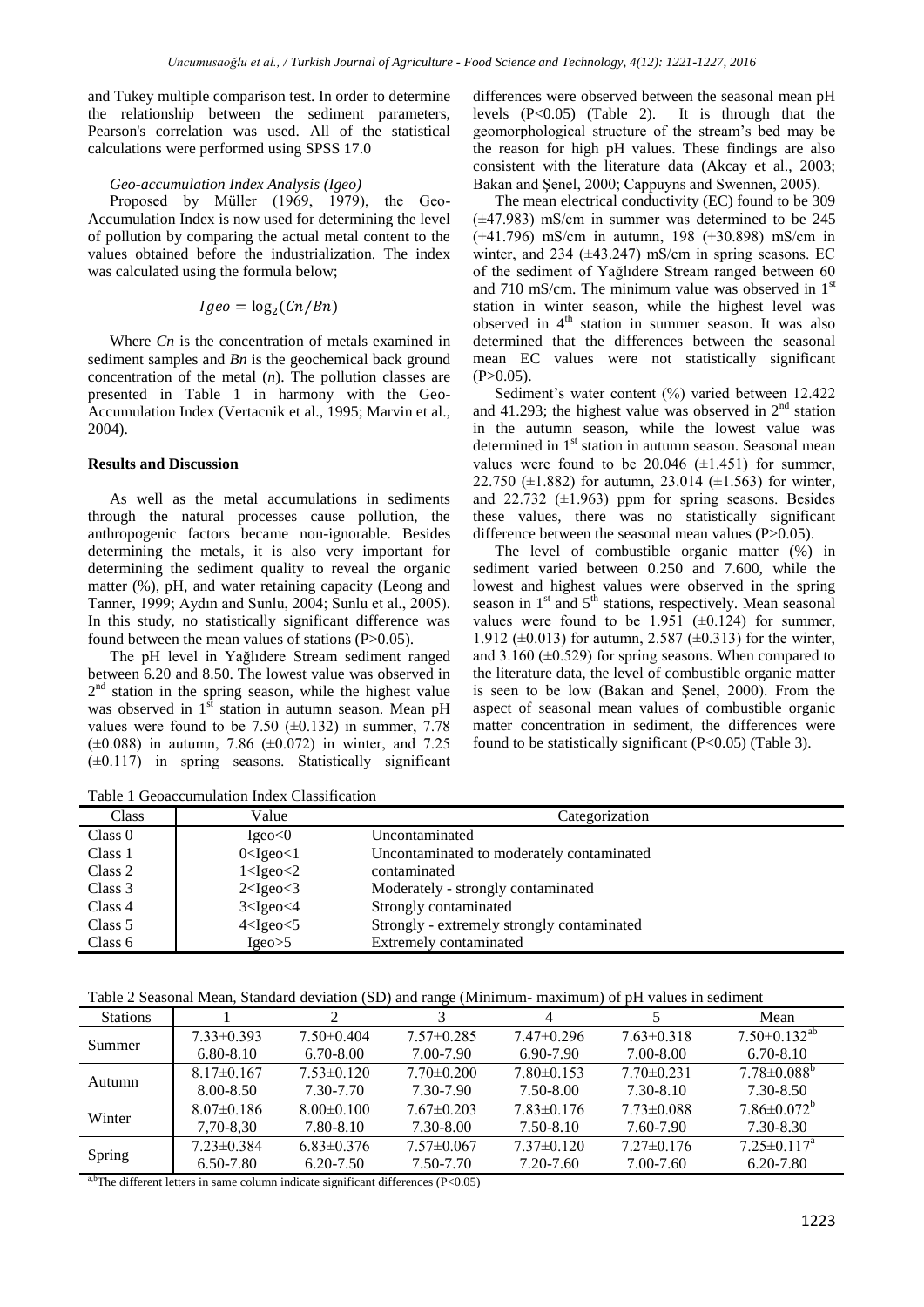| suunun          |                   |                                                                    |                   |                   |                   |                                |
|-----------------|-------------------|--------------------------------------------------------------------|-------------------|-------------------|-------------------|--------------------------------|
| <b>Stations</b> |                   |                                                                    |                   |                   |                   | Mean                           |
| Summer          | $1.563 \pm 0.417$ | $1.783 \pm 0.147$                                                  | $2.090\pm0.150$   | $2.263 \pm 0.373$ | $2.053\pm0.159$   | $1.951 \pm 0.124$ <sup>a</sup> |
|                 | 0.730-1.980       | 1.490-1.940                                                        | 1.940-2.390       | 1.880-3.010       | 1.870-2.370       | 0.730-3.010                    |
|                 | $1.953 \pm 0.022$ | $1.873 \pm 0.029$                                                  | $1.923 \pm 0.015$ | $1.887 \pm 0.050$ | $1.923 \pm 0.015$ | $1.912 \pm 0.013^a$            |
| Autumn          | 1.910-1.980       | 1.820-1.920                                                        | 1.900-1.950       | 1.790-1.960       | 1.900-1.950       | 1.790-1.980                    |
| Winter          | $2.587 \pm 0.632$ | $2.253\pm0.298$                                                    | $2.027\pm0.087$   | $3.123 \pm 1.188$ | $2.943 \pm 1.054$ | $2.587 \pm 0.313^{ab}$         |
|                 | 1.950-3.850       | 1.950-2.850                                                        | 1.930-2.200       | 1.930-5.500       | 1.850-5.050       | 1.850-5.500                    |
| Spring          | $1.033 \pm 0.434$ | $1.950\pm0.506$                                                    | $3.167 \pm 0.689$ | $4.717\pm1.120$   | $4.933 \pm 1.353$ | $3.160\pm0.529^{\circ}$        |
|                 | $0.250 - 1.750$   | 1.100-2.850                                                        | 1.800-4.000       | 3.450-6.950       | 3.200-7.600       | 0.250-7.600                    |
|                 |                   | about the state of the state of the state of $\alpha$ and $\alpha$ |                   |                   |                   |                                |

Table 3 Seasonal Mean, Standard deviation (SD) and range (Minimum- maximum) of Organic matter (%) values in sediment

The different letters in same column indicate significant differences (P<0.05)

Table 4 Seasonal Mean, Standard deviation (SD) and range (Minimum- maximum) of As values in sediment

| <b>Stations</b> |                   |                   |                   |                   |                   | Mean                            |
|-----------------|-------------------|-------------------|-------------------|-------------------|-------------------|---------------------------------|
| Summer          | $3.691\pm0.638$   | $2.395\pm0.080$   | $3.232\pm0.302$   | $3.188\pm0.972$   | $3.305 \pm 1.403$ | $3.162 \pm 0.332^a$             |
|                 | 2.867-4.946       | 2.242-2.514       | 2.799-3.813       | 2.095-5.127       | 1.502-6.068       | 1.502-6.068                     |
| Autumn          | $4.768 \pm 0.266$ | $3.855\pm0.798$   | $3.820\pm0.244$   | $6.929 \pm 1.643$ | $4.976\pm0.132$   | $4.870\pm0.437^b$               |
|                 | 4.242-5.102       | 2.872-5.435       | 3.356-4.182       | 3.676-8.961       | 4.824-5.238       | 2.872-8.961                     |
| Winter          | $4.924\pm0.873$   | $4.326\pm0.435$   | $3.365\pm0.223$   | $4.695\pm0.183$   | $4.554\pm1.078$   | $4.373 \pm 0.289$ <sup>ab</sup> |
|                 | 3.312-6.309       | 3.458-4.815       | 2.921-3.626       | 4.350-4.972       | 2.487-6.119       | 2.487-6.309                     |
|                 | $3.827 \pm 0.259$ | $3.405 \pm 0.282$ | $3.022 \pm 0.514$ | $3.678 \pm 0.230$ | $5.829 \pm 0.755$ | $3.952 \pm 0.313^{ab}$          |
| Spring          | 3.539-4.343       | 2.907-3.882       | 2.048-3.792       | 3.406-4.135       | 4.937-7.331       | 2.048-7.331                     |

<sup>a,b</sup>The different letters in same column indicate significant differences ( $P < 0.05$ )

The arsenic (As) concentration in sediment was found to range between 1.502 and 8.961 ppm. The lowest level was observed in  $5<sup>th</sup>$  station in summer season, while the highest level was recorded at the  $4<sup>th</sup>$  station in autumn. Seasonal mean As concentrations were calculated to be 3.162 (±0.332) ppm for summer, 4.870 (±0.437) ppm for autumn,  $4.373$  ( $\pm 0.289$ ) ppm for winter, and  $3.952$  $(\pm 0.313)$  ppm for spring season. Statistically significant differences were observed between the seasonal mean values (P<0.05) (Table 4).

The lowest concentration of Selenium (Se) was observed in the  $3<sup>rd</sup>$  station in the spring season, while the highest level was recorded at the  $4<sup>th</sup>$  station in autumn season. Se accumulation in sediment of Yağlıdere Stream was found to vary between 0.011 and 0.409 ppm. Seasonal mean values in ppm were found to be 0.101  $(\pm 0.015)$  for summer, 0.188 ( $\pm 0.031$ ) for autumn, 0.161  $(\pm 0.012)$  for spring, and 0.136  $(\pm 0.020)$  for winter seasons. There was statistically significant difference between the seasonal mean values  $(P<0.05)$  (Table 5).

The lowest concentration of silver (Ag) was observed at the  $3<sup>rd</sup>$  station in summer season, while the highest level was recorded in the  $2<sup>nd</sup>$  station in spring season. Ag accumulation in the sediment ranged between 0.070 and 0.844 ppm. Mean seasonal values expressed in ppm were found to be 0.100 ( $\pm$ 0.007) summer, 0.170 ( $\pm$ 0.024) for autumn,  $0.100$  ( $\pm 0.006$ ) for the winter, and  $0.33$  ( $\pm 0.065$ ) ppm for spring seasons. There was statistically significant difference between the mean seasonal values  $(P<0.05)$ (Table 6).

The lowest concentration of cadmium (Cd) in sediment of Yağlıdere Stream was found to be in the  $3<sup>rd</sup>$ station in the spring season, while the highest level was observed in the  $2<sup>nd</sup>$  station in the same season. Cd accumulation in sediment ranged between 0.009 and 0.473 ppm. The seasonal mean values expressed in ppm were calculated to be  $0.132$  ( $\pm 0.014$ ) for summer,  $0.155$   $(\pm 0.027)$  for autumn, 0.175  $(\pm 0.020)$  for the winter, and 0.102 ( $\pm$ 0.028) for the spring season. All of the seasonal mean values were found to be higher than 0.0043 ppm that is the acceptable level of inland water sediments (Angelidis and Aloupi, 2000). The differences between the seasonal mean Cd concentrations in sediment were found to be statistically non-significant  $(P>0.05)$ .

In this study, the sodium (Na) concentration in sediment ranged between 4.90 and 18.10 ppm. The lowest Na concentration was observed in  $4<sup>th</sup>$  station in winter, while the highest level was recorded in the same station in autumn season. The seasonal mean values expressed in ppm were calculated to be 8.77  $(\pm 0.567)$  for summer, 8.81 ( $\pm$ 0. 717) for autumn, 7.17 ( $\pm$ 0. 499) for the winter, and 8.31 ( $\pm$ 0. 753) for spring seasons. The differences between the seasonal mean Na concentrations in sediment were found to be statistically non-significant (P>0.05).

Having the lowest value in  $1<sup>st</sup>$  station in summer season, potassium  $(K)$  concentration peaked in  $5<sup>th</sup>$  station in spring season. K concentration in sediment ranged between 0.30 and 7 ppm. The seasonal mean values were found to be 1.69  $(\pm 0.252)$  ppm in summer season, 1.69  $(\pm 0.179)$  ppm in autumn, 2.45  $(\pm 0.302)$  ppm in winter, and  $2.20$  ( $\pm 0.465$ ) ppm in spring. The differences between the seasonal mean K concentrations in sediment were found to be statistically non-significant  $(P>0.05)$ .

When the relationship between parameters were analyzed, the Water Content (%) showed significant and positive correlation with OC, K and EC (r=0.532, r=0.688, r=0.648; P>0.01). The Se concentration showed significant and positive high correlation with as  $(r=0.894,$ P>0.01), while the EC showed significant and positive correlation with Na and K ( $r=0.638$ ,  $r=0.653$ ; P $>0.01$ ), which are responsible for the water mineralization. The K showed significant and positive correlation with OC (r=0. 582, P>0.01) (Singh et al., 2005; Thuong et al., 2013) (Table 7).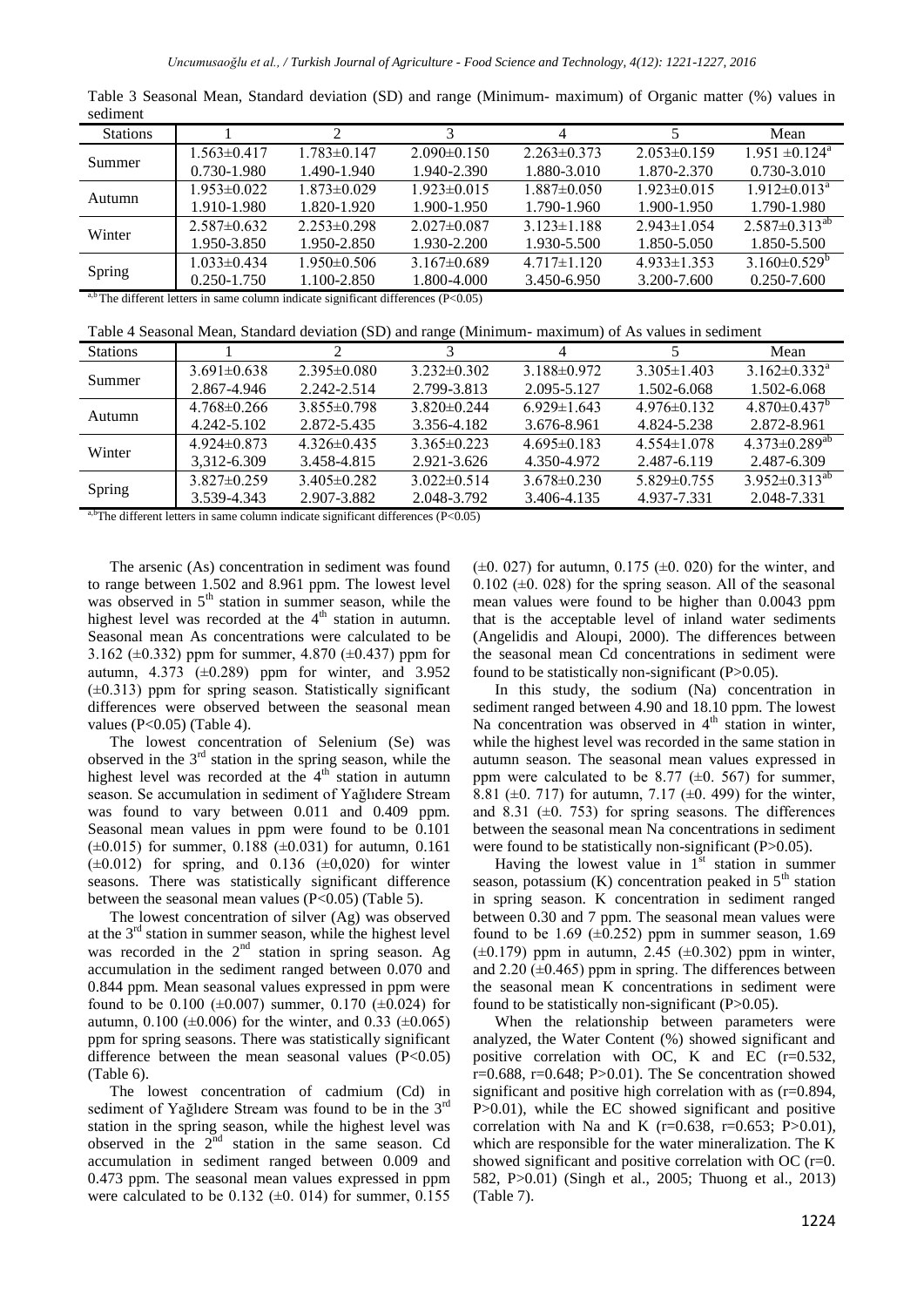| <b>Stations</b>            |                   |                   |                   |                   |                   | Mean                   |
|----------------------------|-------------------|-------------------|-------------------|-------------------|-------------------|------------------------|
| Summer                     | $0.146 \pm 0.038$ | $0.071 \pm 0.005$ | $0.083 \pm 0.029$ | $0.098 \pm 0.047$ | $0.106 \pm 0.046$ | $0.101 \pm 0.015^a$    |
|                            | $0.098 - 0.222$   | $0.065 - 0.082$   | $0.053 - 0.141$   | $0.051 - 0.191$   | $0.050 - 0.196$   | $0.050 - 0.222$        |
| Autumn                     | $0.170 \pm 0.039$ | $0.189 \pm 0.105$ | $0.105 \pm 0.016$ | $0.317\pm0.091$   | $0.160 \pm 0.020$ | $0.188 \pm 0.031^{b}$  |
|                            | $0.103 - 0.237$   | $0.049 - 0.395$   | $0.074 - 0.126$   | $0.135 - 0.409$   | $0.122 - 0.192$   | $0.049 - 0.409$        |
| Winter                     | $0.188 \pm 0.036$ | $0.148 \pm 0.028$ | $0.122 \pm 0.008$ | $0.181 \pm 0.020$ | $0.169 \pm 0.036$ | $0.161 \pm 0.012^{ab}$ |
|                            | $0.130 - 0.254$   | $0.106 - 0.200$   | $0.109 - 0.136$   | $0.142 - 0.206$   | $0.096 - 0.207$   | $0.096 - 0.254$        |
| Spring                     | $0.135 \pm 0.033$ | $0.105 \pm 0.022$ | $0.093 \pm 0.044$ | $0.122 \pm 0.011$ | $0.224 \pm 0.067$ | $0.136 \pm 0.02^{ab}$  |
|                            | $0.078 - 0.193$   | $0.062 - 0.136$   | $0.011 - 0.161$   | $0.107 - 0.144$   | $0.141 - 0.357$   | $0.011 - 0.357$        |
| a h <del>ren</del><br>1.00 |                   | $\sim$ 1.00       | $(1)$ $(1)$       |                   |                   |                        |

 $a$ ,bThe different letters in same column indicate significant differences (P<0.05)

| <b>Stations</b> |                   |                   |                   | 4                 |                   | Mean                           |
|-----------------|-------------------|-------------------|-------------------|-------------------|-------------------|--------------------------------|
|                 | $0.114\pm0.022$   | $0.088 \pm 0.001$ | $0.095 \pm 0.012$ | $0.099 \pm 0.019$ | $0.103 \pm 0.021$ | $0.100 \pm 0.007$ <sup>a</sup> |
| Summer          | $0.092 - 0.157$   | 0.085-0.089       | $0.070 - 0.110$   | $0.078 - 0.138$   | $0.076 - 0.145$   | $0.070 - 0.157$                |
| Autumn          | $0.147 \pm 0.034$ | $0.124\pm0.032$   | $0.148 \pm 0.060$ | $0.304\pm0.060$   | $0.127\pm0.005$   | $0.170^a \pm 0.024^a$          |
|                 | $0.112 - 0.214$   | 0.084-0.187       | $0.081 - 0.268$   | 0.184-0.368       | $0.119 - 0.137$   | $0.081 - 0.368$                |
| Winter          | $0.110\pm0.019$   | $0.093 \pm 0.012$ | $0.089 \pm 0.005$ | $0.104\pm0.009$   | $0.103 \pm 0.018$ | $0.100 \pm 0.006^a$            |
|                 | $0.091 - 0.148$   | $0.080 - 0.117$   | 0.082-0.098       | $0.087 - 0.115$   | $0.079 - 0.138$   | $0.079 - 0.148$                |
| Spring          | $0.392 \pm 0.213$ | $0.400 \pm 0.228$ | $0.270 \pm 0.152$ | $0.274\pm0.093$   | $0.327\pm0.108$   | $0.333 \pm 0.065^b$            |
|                 | $0.117 - 0.812$   | 0.084-0.844       | $0.082 - 0.572$   | $0.090 - 0.382$   | $0.113 - 0.464$   | 0.082-0.844                    |

<sup>a,b</sup>The different letters in same column indicate significant differences ( $P < 0.05$ )

Table 7 Relations between parameters matrix (Pearson correlation)

|             | $1.4012 + 1.101410110$<br>between parameters matrix (I carson correlation) |                  |            |          |             |                |            |            |          |    |
|-------------|----------------------------------------------------------------------------|------------------|------------|----------|-------------|----------------|------------|------------|----------|----|
| $\mathbf P$ | Organic<br>Matter                                                          | Water<br>Content | As         | Se       | Ag          | C <sub>d</sub> | EC         | Na         | K        | pH |
| <b>OM</b>   |                                                                            |                  |            |          |             |                |            |            |          |    |
| <b>WC</b>   | $0.532**$                                                                  |                  |            |          |             |                |            |            |          |    |
| As          | $-0.053$                                                                   | 0.061            |            |          |             |                |            |            |          |    |
| Se          | $-0.041$                                                                   | 0.036            | $0.894***$ |          |             |                |            |            |          |    |
| Ag          | 0.045                                                                      | $-0.025$         | 0.147      | 0.089    |             |                |            |            |          |    |
| Cd          | $-0.126$                                                                   | $-0.124$         | 0,206      | 0.224    | $-0.313*$   |                |            |            |          |    |
| EC          | $0.375***$                                                                 | $0.648**$        | $-0.039$   | $-0.041$ | $-0.033$    | $-0.068$       |            |            |          |    |
| Na          | 0.123                                                                      | $0.326*$         | 0.163      | 0.133    | $-0.008$    | $-0.122$       | $0.638***$ |            |          |    |
| K           | $0.582**$                                                                  | $0.688**$        | 0,114      | 0.089    | 0.063       | $-0.027$       | $0.653***$ | $0.388***$ |          |    |
| pH          | $-0.122$                                                                   | $-0.051$         | 0.249      | 0.179    | $-0.455$ ** | 0.078          | $-0.175$   | $-0.133$   | $-0.075$ |    |

P: Parameters, \*\*P<0.01, \* P<0.05

Since the streams have the character of continuous receiver media, they are the natural resources that are seriously open to the pollutants. The pollutions in any environment are not limited to those regions, but these pollutants are transported by the water streams. Especially the accumulation trend of toxic pollutants in an ecosystem poses a significant risk to the lives of organisms living in that system. Thus, determining the source of pollutants is very important for maintaining the balance of streams that are very sensitive. In order to verify that the metal accumulation in the sediment originates from the anthropogenic activities, certain quality indices such as Geo-Accumulation Index are employed. The Geo-Accumulation Index values calculated for 6 elements in 60 sediment specimens collected in our study are presented in Table 8.

The Igeo values calculated using the specimens taken from the sediment of Yağlıdere Stream are as follows; As: 1.17 (0-2.5), Se: 1.69 (0-5.2), Ag: -1.55 (-4.2 - -0.6), Cd: 0.79 (-1.2-4.5), Na: 9.65 (8.5-10.4), and K: 13.35 (11.3- 15.9). It was determined that, except for Ag, there was an inclination towards the pollution for all of elements, and that Na and K parameters indicated severe pollution (Asa and Rath, 2014).

In other study that has been carried out in order to determine the heavy metal pollution at the points, where the some streams in Giresun coast are discharged to the sea, it has been reported that the mean seasonal cadmium (Cd) concentrations of Aksu, Batlama, Boğacık, Camiyalısı and Güre Streams were found to be 0.305, 0.433, 0.253, 0.129, 0.300 for winter season, 0.423, 0.875, 3.172, 5.113, 2.896 for spring season, 0.553, 0.552, 0.515, 0.790, 1.198 for autumn season, and 0.654, 0.589, 0.698, 0.800, 1.059 ppm for summer season (Türkmen and Akbulut, 2015). Cd element, which is also examined in our study, has been determined to be at its highest point in Camiyalısı Stream only in summer season. This parameter's values are lower in other seasons and stations.

In study of Bakan and Şenel (2000) on Mert River (Samsun), they have reported sediment pH to be 6.8-7.65 and the level of combustible organic matter to be 5.61% (Bakan and Şenel, 2000). In study of Ünal (2010) on sediment of Yeşilırmak River, the mean values were reported to be as follows (min., max.) in  $\mu$ g/g; Fe: 1097-3566, Zn: 26.5 - 45.5, Cu: 28.6 - 38.7, Pb: 5.2 - 17.3, Mn: 294- 446, Ni:70.3 - 7.2, Cd: lower than measurable limit -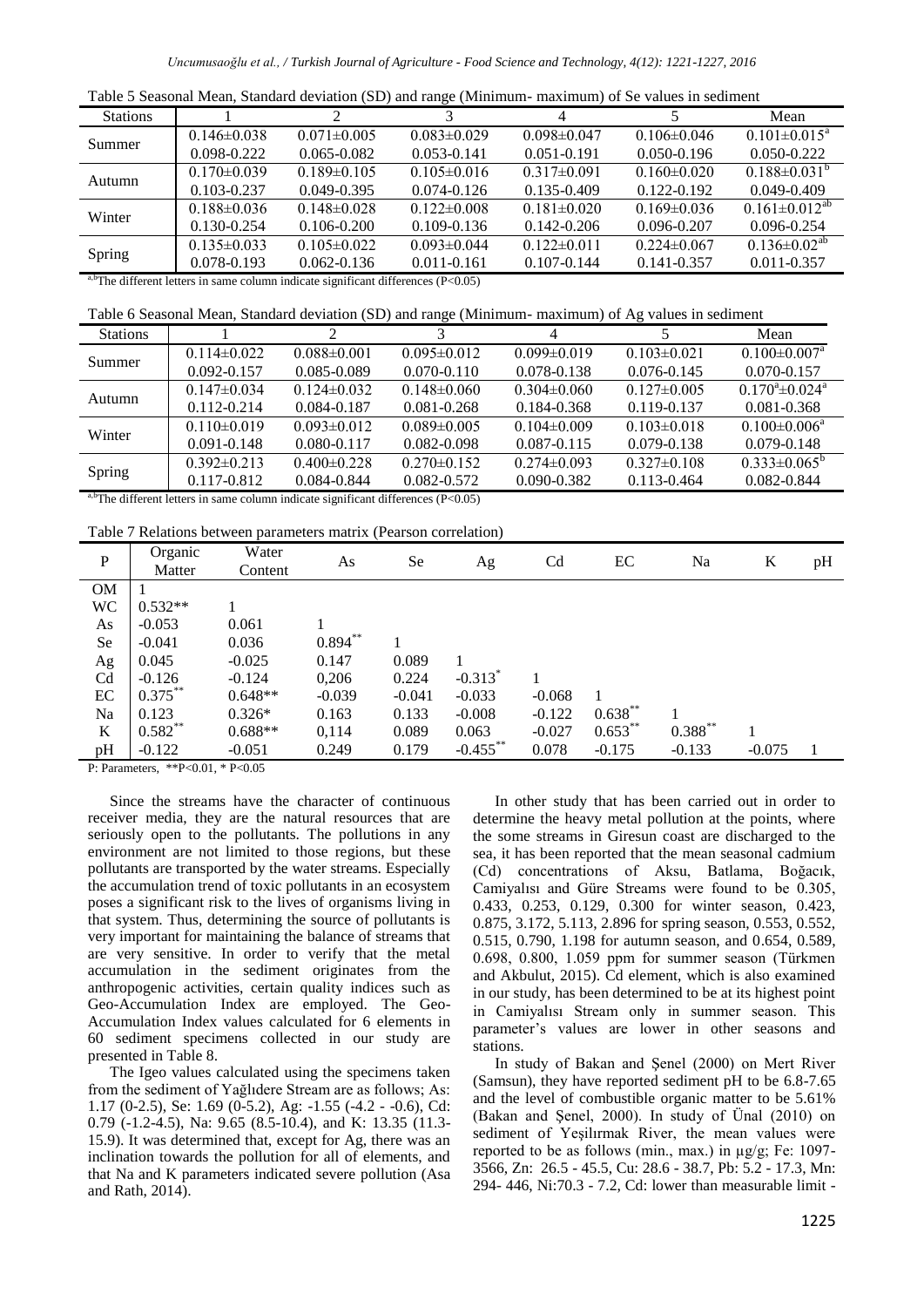0.55 (Ünal, 2010). In study of Gümüşler Stream, the mean values were reported to be Cd:4.4 ppm, As: 268.6 ppm, Ag:4.4 ppm, Na:2627.6 ppm, and K:15584 ppm (Yalçın et al., 2007). The concentrations of elements in sediment of Lot River (France) have been reported to be as follows; Cu: 97.7-26.9 ppm, Zn: 134-4430 ppm, Cd: 0.81-125 ppm, Pb:43.6-523 ppm (Audry et al., 2004).

As a result of sediment quality index analysis of Tiaozi River (China) according to Geo-Accumulation Index, the classes of 3 regions examined have been reported to vary between Class 0 and Class 1 (Dong et al., 2015). Igeo index result of Lich River (Vietnam) have indicated the quality to be Class 0 in terms of Mn, Fe, Ni and Cr, Class 1 in terms of Cu, Class 2 in terms of Pb and Zn, Class 3 in terms of As, and Class 4 in terms of Cd

(Thuong et al., 2013). The Igeo vales determined in Kavak Delta were found to be positive for Cd, Li, Ni, Pb and Se and negative for Ba, Cr, Cu, Sr and Zn. In same study, it has also been reported that classes of Cd and Se were Class 2 and those of Li, Ni and Pb were Class 1 (Sungur and Özcan, 2014).

According to the results of Geo-Accumulation Index analyses implemented in this study, As was found to vary between Class 1 and 3, Se to be observed in all classes, Ag to be Class 0, Cd to be Class 0 and 5, and Na and K to be Class 6. Highest Igeo values were found to be in  $5<sup>th</sup>$ station in June for As  $(2.50)$ , in  $3<sup>rd</sup>$  station in March for Se (5.20), in  $3<sup>rd</sup>$  station in May for Cd 4.50, in  $4<sup>th</sup>$  station in January for Na (10.4), and in  $1<sup>st</sup>$  station in June for K (15.9).

Table 8 Elements of Geo-accumulation Index Analysis ( Igeo )

|                |              |                  | June           |                  |                  |                  | July             |                |                |                  | August           |                  |                  |                  |                  |
|----------------|--------------|------------------|----------------|------------------|------------------|------------------|------------------|----------------|----------------|------------------|------------------|------------------|------------------|------------------|------------------|
|                | $\mathbf{1}$ | $\overline{2}$   | 3              | $\overline{4}$   | 5                | $\mathbf{1}$     | $\overline{2}$   | 3              | $\overline{4}$ | 5                | $\mathbf{1}$     | $\overline{c}$   | 3                | $\overline{4}$   | 5                |
| As             | 1.4          | 1.8              | 1.2            | 2.0              | 2.5              | 1.6              | 1.8              | 1.5            | 1.9            | 1.9              | 0.8              | 2.0              | 1.6              | 0.8              | 0.5              |
| Se             | 2.0          | 2.3              | 1.5            | 3.0              | 3.0              | 1.7              | 2.6              | 2.8            | 3.0            | 2.5              | 0.9              | 2.6              | 2.9              | 1.1              | 1.0              |
| Ag             | $-1.0$       | $-0.9$           | $-1.2$         | $-0.8$           | $-0.9$           | $-1.0$           | $-0.9$           | $-0.6$         | $-0.7$         | $-0.7$           | $-1.7$           | $-0.9$           | $-1.2$           | $-1.6$           | $-1.6$           |
| C <sub>d</sub> | 0.7          | 0.5              | 0.5            | 0.6              | 0.9              | 0.3              | 0.3              | 0.2            | 0.4            | 0.5              | $-0.4$           | 2.0              | 1.2              | 0.9              | 2.5              |
| Na             | 9.4          | 9.8              | 9.3            | 9.0              | 9.4              | 10.2             | 9.8              | 10.0           | 9.0            | 9.4              | 10.0             | 9.7              | 9.7              | 9.3              | 9.2              |
| K              | 15.9         | 14.0             | 12.9           | 12.2             | 12.9             | 14.6             | 13.3             | 13.7           | 12.5           | 13.2             | 14.9             | 14.3             | 13.7             | 13.4             | 13.0             |
|                |              |                  | September      |                  |                  |                  |                  | October        |                |                  |                  |                  | November         |                  |                  |
|                | $\mathbf{1}$ | 2                | $\overline{3}$ | $\overline{4}$   | $\overline{5}$   | $\mathbf{1}$     | $\overline{2}$   | $\overline{3}$ | 4              | 5                | $\mathbf{1}$     | 2                | $\overline{3}$   | $\overline{4}$   | 5                |
| As             | $0.8\,$      | 1.6              | 1.1            | 0.0              | 0.8              | $\overline{0.8}$ | 0.7              | 1.1            | 0.1            | $\overline{0.8}$ | $\overline{1.0}$ | 1.4              | 1.4              | $\overline{1.2}$ | 0.7              |
| Se             | 1.2          | 3.0              | 2.4            | 0.0              | 1.7              | 0.8              | 0.0              | 1.7            | 0.0            | 1.3              | 2.0              | 1.7              | 1.8              | 1.6              | 1.1              |
| Ag             | $-1.3$       | $-0.8$           | $-0.8$         | $-3.0$           | $-1.6$           | $-1.3$           | $-1.1$           | $-1.0$         | $-2.0$         | $-1.3$           | $-2.2$           | $-2.0$           | $-2.5$           | $-3.0$           | $-1.4$           |
| Cd             | $-0.8$       | 0.8              | 0.8            | $-0.2$           | 0.9              | 0.3              | $-0.2$           | 1.1            | 0.8            | 1.9              | 0.8              | 0.6              | 2.0              | 1.6              | $-1.0$           |
| Na             | 10.0         | 9.7              | 9.6            | 8.5              | 9.3              | 9.9              | 9.6              | 9.8            | 9.5            | 9.6              | 9.5              | 9.3              | 9.7              | 9.7              | 9.5              |
| K              | 13.7         | 13.2             | 14.4           | 12.4             | 12.9             | 15.1             | 13.4             | 13.6           | 13.5           | 13.1             | 14.3             | 13.3             | 12.8             | 13.2             | 13.3             |
|                |              |                  | December       |                  |                  |                  | January          |                |                |                  | February         |                  |                  |                  |                  |
|                | $\mathbf{1}$ | $\overline{2}$   | 3              | $\overline{4}$   | 5                | $\mathbf{1}$     | $\mathfrak{2}$   | 3              | $\overline{4}$ | 5                | $\mathbf{1}$     | $\overline{2}$   | 3                | $\overline{4}$   | $\overline{5}$   |
| As             | 0.5          | $\overline{0.8}$ | 1.3            | 1.0              | 0.5              | 0.8              | 0.9              | 1.3            | 0.9            | $\overline{0.8}$ | 1.4              | 1.3              | 1.6              | 0.8              | 1.8              |
| <b>Se</b>      | 0.7          | 1.6              | 1.6            | 1.5              | 0.9              | 1.2              | 1.0              | 1.9            | 1.0            | 1.0              | 1.6              | 1.9              | 1.7              | 1.0              | 2.1              |
| Ag             | $-1.7$       | $-0.8$           | $-0.9$         | $-0.9$           | $-1.6$           | $-1.0$           | $-1.3$           | $-0.8$         | $-1.3$         | $-1.0$           | $-1.0$           | $-0.8$           | $-1.1$           | $-1.2$           | $-0.8$           |
| C <sub>d</sub> | 1.0          | 0.1              | 0.6            | 0.4              | $-0.3$           | $-0.4$           | 0.7              | 0.6            | 0.8            | $-0.4$           | $-0.9$           | 0.3              | 0.7              | 0.4              | 0.9              |
| Na             | 10.1         | 10.0             | 9.7            | 9.6              | 9.3              | 10.2             | 10.2             | 10.2           | 10.4           | 9.5              | 10.0             | 9.7              | 9.9              | 9.6              | 9.1              |
| K              | 13.7         | 13.6             | 12.6           | 13.0             | 12.1             | 13.5             | 13.3             | 13.3           | 12.6           | 11.7             | 13.0             | 12.9             | 13.4             | 13.2             | 12.1             |
|                |              |                  | March          |                  |                  |                  |                  | April          |                |                  |                  |                  | May              |                  |                  |
|                | $\mathbf{1}$ | $\overline{c}$   | 3              | $\overline{4}$   | 5                | $\mathbf{1}$     | $\overline{2}$   | 3              | 4              | 5                | $\mathbf{1}$     | 2                | 3                | $\overline{4}$   | 5                |
| As             | 1.3          | 1.6              | 2.1            | $\overline{1.1}$ | $\overline{0.2}$ | 1.0              | $\overline{1.2}$ | 1.4            | 1.3            | $\overline{0.7}$ | $\overline{1.3}$ | $\overline{1.3}$ | $\overline{1.2}$ | $\overline{1.3}$ | $\overline{0.8}$ |
| Se             | 1.6          | 1,8              | 5.2            | 1.5              | 0.2              | 1.1              | 1.6              | 1.9            | 1.9            | 1.5              | 2.4              | 2.7              | 1.3              | 1.8              | 1.2              |
| Ag             | $-2.4$       | $-2.5$           | $-1.7$         | $-3.0$           | $-3.3$           | $-1.3$           | $-0.8$           | $-0.8$         | $-1.0$         | $-1.3$           | $-4.1$           | $-4.2$           | $-3.6$           | $-2.9$           | $-3.1$           |
| Cd             | 2.0          | 1.5              | 3.5            | 1.9              | 1.5              | 0.5              | $-1,2$           | 0.7            | 1.3            | 0.9              | 0.9              | 1.6              | 4.5              | 1.9              | 0.9              |
| Na             | 8.6          | 9.9              | 9.6            | 9.2              | 10.0             | 10.1             | 9.9              | 9.7            | 9.7            | 9.1              | 10.1             | 10.3             | 9.6              | 9.5              | 9.5              |
| K              | 13.4         | 14.3             | 14.9           | 12.5             | 13.3             | 13.4             | 14.1             | 14.4           | 12.8           | 12.5             | 14.1             | 14.6             | 12.9             | 11.8             | 11.3             |

#### **Conclusion**

It was determined that the accumulation in this streambed, where the industrial activities are not very intense, was at considerable level. Moreover, according to the index analysis results, it was also revealed that the streambed is very sensitive to the anthropogenic activities. Furthermore, it was concluded that the seasonal changes influenced some of the parameters in this streambed. Besides the fact that intense HPP (Hydroelectric Power Plan) activity alongside this stream draws attention, it was also observed that there were discharges of point wastes especially from the district center of Yağlıdere. Throughout the sampling period, significant decreases were observed in flowrate of stream, and it was also observed that the HPPs in the region were responsible for this variation. As another reason for the metal accumulation in stream sediment, because of the geomorphological characteristics of the region, natural landslides and those caused from anthropogenic factors were frequently seen in this region during the study. It was revealed that, except for Ag, pollution trend was observed for all of elements and Na and K posed the risk of severe pollution.

In conclusion, it was revealed that the streambed of Yağlıdere Stream is very sensitive to anthropogenic activities, as well as it was projected that the metal accumulation in sediment might threaten the aquatic life unless the discharge points of businesses alongside the stream towards Yağlıdere district center and Espiye district will be taken under regular control.